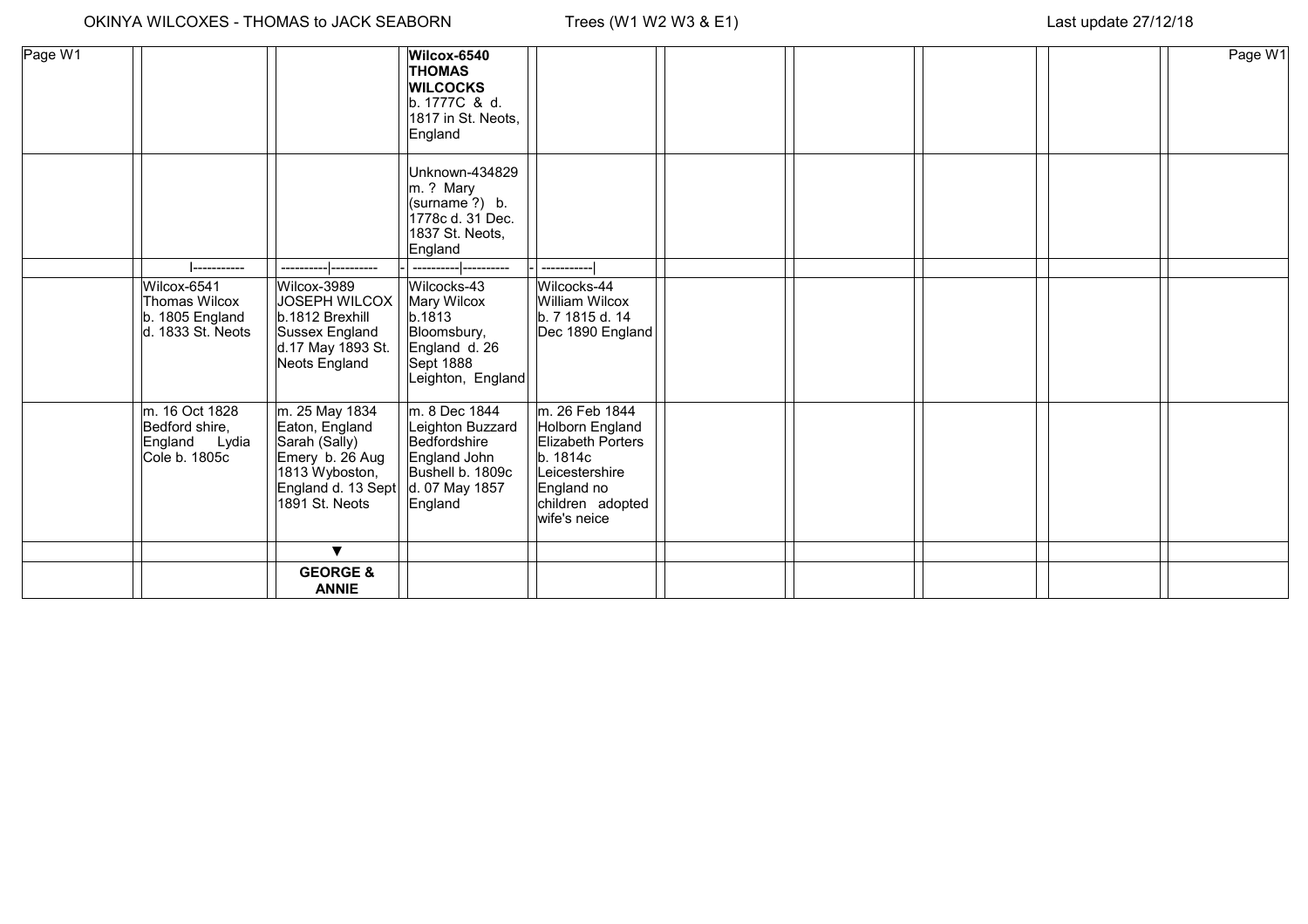## $\overline{1}$

 $\overline{\phantom{0}}$ 

|                                                                                                                                                              |                                                                                                            | ▲                                                                                                                                         |                                                                                                          |                                                                                                                                                         |                                                                                                       |                                                                                      |                                                                                                                           |                                                                                                         |                                                                             |
|--------------------------------------------------------------------------------------------------------------------------------------------------------------|------------------------------------------------------------------------------------------------------------|-------------------------------------------------------------------------------------------------------------------------------------------|----------------------------------------------------------------------------------------------------------|---------------------------------------------------------------------------------------------------------------------------------------------------------|-------------------------------------------------------------------------------------------------------|--------------------------------------------------------------------------------------|---------------------------------------------------------------------------------------------------------------------------|---------------------------------------------------------------------------------------------------------|-----------------------------------------------------------------------------|
| Page W2                                                                                                                                                      |                                                                                                            | <b>JOSEPH &amp; SALLY</b>                                                                                                                 |                                                                                                          |                                                                                                                                                         |                                                                                                       |                                                                                      |                                                                                                                           |                                                                                                         | Page W2                                                                     |
|                                                                                                                                                              |                                                                                                            |                                                                                                                                           |                                                                                                          |                                                                                                                                                         |                                                                                                       |                                                                                      |                                                                                                                           |                                                                                                         |                                                                             |
| Wilcox-6829<br><b>Thomas Wilcox</b><br>b. 23 Sept 1834<br>St. Neots,<br>England d. 12<br>Nov 1910<br>Melbourne,<br>Australia                                 | Wilcox-6830<br>Mary Wilcox<br>b. 22 Aug 1836 St.<br>Neots, England<br>d 13 Aug. 1857 St.<br>Neots, England | Wilcox-3896<br><b>GEORGE</b><br><b>WILCOX</b> b.3 Oct<br>1838 St. Neots,<br>England d 5<br>Sept.1917<br>Adelaide                          | Wilcox-6831<br>Emery Wilcox<br>b.1840c St. Neots,<br>England d. before<br>1897<br>Note<br>#3             | Wilcox-6832<br>Susannah Wilcox<br>b.1842<br>England d.4 Sept<br>1925 England                                                                            | Wilcox-4025<br>Joseph (Joe)<br>Wilcox<br>b.12 May 1844 St.<br>Neots d. 19 July<br>1918 Adelaide       | Wilcocks-69 John<br>Wilcox b.1846c<br>St. Neots d. Mar<br>28 1928 London             | Wilcox-6833<br><b>William Wilcox</b><br>b. Oct. 1848c St.<br>Neots                                                        | Wilcox-6834<br>Sarah Anne<br>Wilcox b. Oct<br>1849<br>Huntingdonshire<br>England d. Apr<br>1863 England | Wilcox-6835<br>Henry Wilcox<br>b.1852c St Neots<br>d. 7 Oct 1923<br>England |
| m.1 08 Jan 1857<br>Louisa Priscilla<br>Heydon b.<br>1828c d. 6 feb<br>1906 Milleewah,<br>Australia<br>m.2 03 Jun 1907<br>at Ballarat Marie<br>Queree Note #1 |                                                                                                            | m. 29 July 1864<br>Anne Fuller<br>Caldecot b. 1840c<br>Eynesbury<br>England d.Apr<br>1897 Lower<br>Mitcham, Adelaide<br>Australia Note #2 | m. Jul 1863<br>Caroline Elizabeth<br>Fairey b. July<br>1840 St. Neots d.<br>1905 Woollahara<br>Australia | m.1 30 Jun 1869<br>Benjamin<br>Peppercorn b. 6<br>Seo 1864 d. 21<br>Mar 1872 m.2<br>Peter Gutherudge<br>b.1830c St.Neots<br>d. 1914 England<br>no issue | m. 18 Sept 1878<br>Adelaide Eliza<br>Jane Mayfield<br>b. July 1849, UK<br>d. 24 June 1937<br>Adelaide | m. 22 Jan 1878<br>Mary Anne<br>Readman b.1850c<br>England d. 1901-<br>1911 ? England |                                                                                                                           |                                                                                                         | m. 1882 Edith<br>Crowley b. 1857c<br>England                                |
|                                                                                                                                                              |                                                                                                            | Continuing the                                                                                                                            |                                                                                                          | 13 children of                                                                                                                                          | Joseph & Sally                                                                                        |                                                                                      |                                                                                                                           |                                                                                                         |                                                                             |
| Wilcox-6836<br>Fanny Wilcox<br>b.Apr 1853 St.<br>Neots d. 4 Apr<br>1912 England                                                                              | m.1 Sep 1888<br>Samuel Gibson<br>Shilson b. 1861 d.<br>7 May 1934<br>England                               |                                                                                                                                           | Wilcox-6837<br>Murray Wilcox b.<br>Apr1855 Bedford<br>Shire, UK d.1857                                   |                                                                                                                                                         |                                                                                                       | Wilcox-5639<br>Ernest Wilcox b.<br>Apr 1857 St.<br>Neots d. 14 Aug<br>1922 Bristol   | m. 8 Dec 1885 in<br>Pembroke<br>Elizabeth Mary<br>Annie (Minnie)<br>Hustler b. 1859c<br>Suffolk d. 19 Mar<br>1929 England |                                                                                                         |                                                                             |
|                                                                                                                                                              |                                                                                                            | $\mathbf v$                                                                                                                               |                                                                                                          |                                                                                                                                                         |                                                                                                       |                                                                                      |                                                                                                                           |                                                                                                         |                                                                             |
|                                                                                                                                                              |                                                                                                            | Cont. page W3<br>George & Annie                                                                                                           |                                                                                                          |                                                                                                                                                         |                                                                                                       |                                                                                      |                                                                                                                           |                                                                                                         |                                                                             |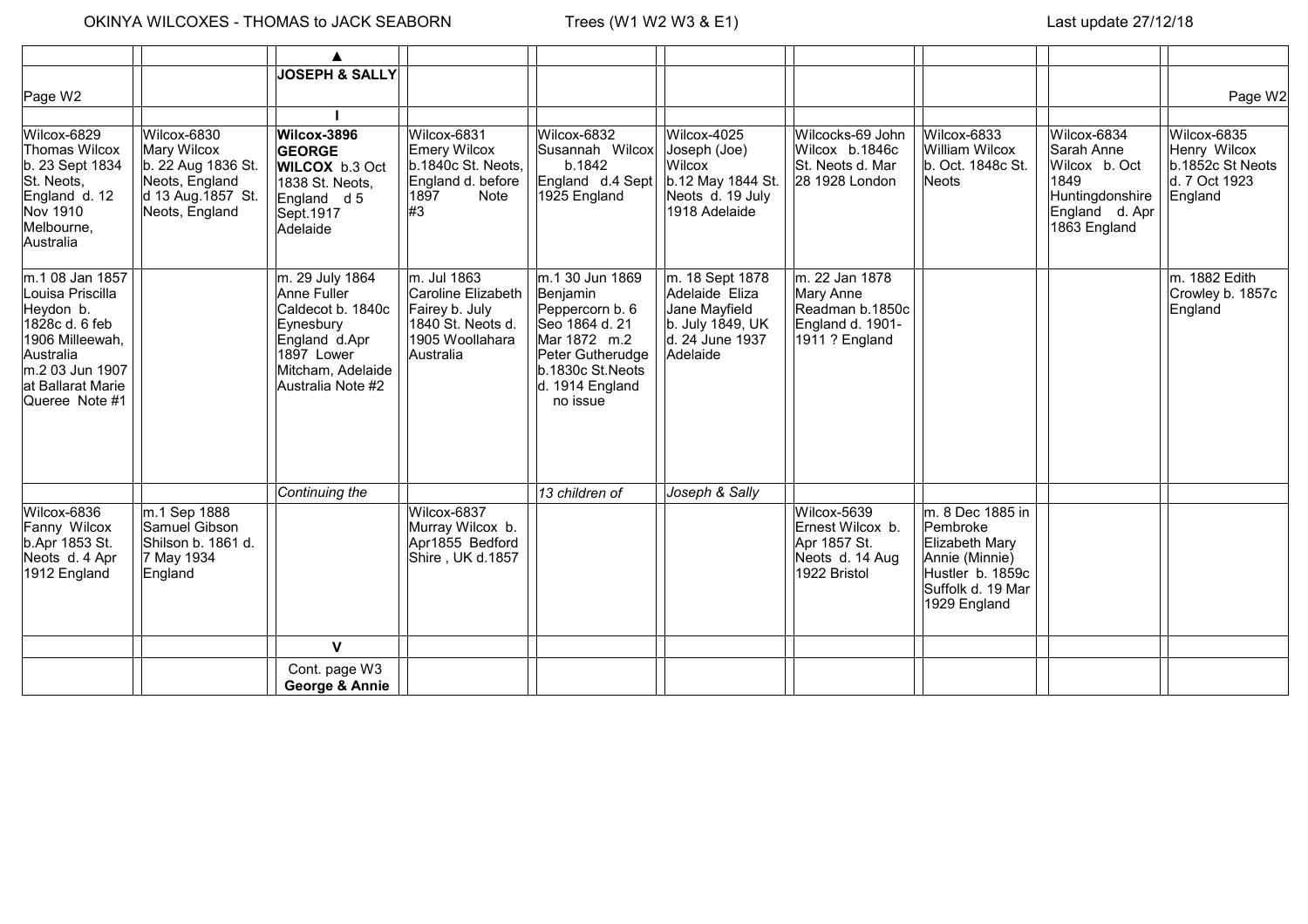## OKINYA WILCOXES - THOMAS to JACK SEABORN Trees (W1 W2 W3 & E1) Last update 27/12/18

| Page W3                                                                                                     |                                                                                                                                        |                                                                                                        | Cont. from W2     |                                                                                                                                     |                                                                                                       | Page W3                                                                                                                       |  |
|-------------------------------------------------------------------------------------------------------------|----------------------------------------------------------------------------------------------------------------------------------------|--------------------------------------------------------------------------------------------------------|-------------------|-------------------------------------------------------------------------------------------------------------------------------------|-------------------------------------------------------------------------------------------------------|-------------------------------------------------------------------------------------------------------------------------------|--|
|                                                                                                             |                                                                                                                                        |                                                                                                        | <b>ANNIE</b>      |                                                                                                                                     |                                                                                                       |                                                                                                                               |  |
|                                                                                                             |                                                                                                                                        |                                                                                                        |                   |                                                                                                                                     |                                                                                                       |                                                                                                                               |  |
| Wilcox-6848<br><b>Edith Wilcox</b><br>b.12 May 1865<br>Gawler SA d. 5<br>Oct 1933 SA<br>Australia           | Wilcox-4027<br>Sidney George<br>b.25<br>Wilcox<br>Aug 1869 d. 31<br>Jan 1942 Adelaide<br>(is a story he<br>married his<br>housekeeper) | Wilcox-6849 Nellie<br>Wilcox b.24 Dec<br>1870 d.13 Apr<br>1950                                         | Twins - stillborn | Wilcox-3877<br><b>GEORGE</b><br><b>SEABORN</b><br><b>WILCOX</b><br>b.28<br>Jan 1873 at sea<br>d.15 July 1915<br>Sydney              | Wilcox-6850<br>Murray Wilcox<br>b.10 Nov 1874<br>Adelaide d.29<br>Aug 1947 Sydney                     |                                                                                                                               |  |
| m. 19 Feb 1890<br>Henry Edward<br>McRostie SA b.<br>23 Jun 1862<br>Adelaid d. 17<br>July 1940<br>Mitcham SA | unmarried                                                                                                                              | lunmarried                                                                                             |                   | m.22 Aug 1899<br>Constance<br>Navena "Venie'<br>Welman<br>b.20<br>Oct 1878 Wagga<br>Wagga d.19 Jul<br>1932 England<br>Notes #4 & #5 | m. 1899 Adelaide<br>Eva Marie<br>Wilcox (cousin)<br>b.8 Jul 1879<br>Gawler SA d.1960<br>Adelaide      |                                                                                                                               |  |
|                                                                                                             |                                                                                                                                        |                                                                                                        |                   |                                                                                                                                     |                                                                                                       |                                                                                                                               |  |
|                                                                                                             |                                                                                                                                        |                                                                                                        |                   |                                                                                                                                     |                                                                                                       |                                                                                                                               |  |
| Wilcox-3878<br>Rita Wilcox<br>b.15 Aug 1900<br>Darling Point d.<br>23 May 1987                              |                                                                                                                                        | Wilcox-3879<br>Alan George<br>Wilcox b.14 Aug<br>1903 Sydney d.17<br>Apr 1985 Killara                  |                   | Wilcox-3880 Vera<br>Elsie Wilcox<br>"Poppy" b2 June<br>1905 Sydney d.8<br>March<br>1984Sydney                                       | Wilcox-3881<br>Jean Martha<br>Wilcox<br>b.15 June 1909<br>NSW d. 18 June<br>1996 Suffolk,<br>England  | Wilcox-3876<br>Jack Seaborn<br>Wilcox<br>b.14 Jun 1911<br>d.10 Aug 1956,<br>Sydney                                            |  |
| m.1928<br>Kenneth Budge<br>Cudmore<br>d.1978<br>$ b.2\rangle$<br>no issue                                   |                                                                                                                                        | m.19 Nov 1929<br>Doreen Alice<br>Hartland "Molly"<br>b.30 Jun 1907<br>Mosman d. 18 Dec<br>1983 Killara |                   | m. 10 Mar 1930<br>Darling Point<br>Dudley Beresford<br>Lewington b. 3 Apr<br>1900 d. 3 Oct<br>1971                                  | m. 11 Oct 1930<br>Rodney Thornton<br>Gardner Surry<br>b.29 Aug 1907<br>England d. Dec<br>1980 England | m.6 Dec 1932<br>Edith Elizabeth<br>Lomas Norton<br>"Betty"  . b.25<br>Aug 1910 d.22<br>Aug 2002<br>Melbourne, Vic.<br>Note #6 |  |
| $\vee$                                                                                                      |                                                                                                                                        | $\vee$                                                                                                 |                   | $\vee$                                                                                                                              | $\vee$                                                                                                | $\vee$                                                                                                                        |  |
| A <sub>1</sub>                                                                                              |                                                                                                                                        | Cont. on B1                                                                                            |                   | Cont. on C1                                                                                                                         | Cont. on D1                                                                                           | Cont. on E1                                                                                                                   |  |